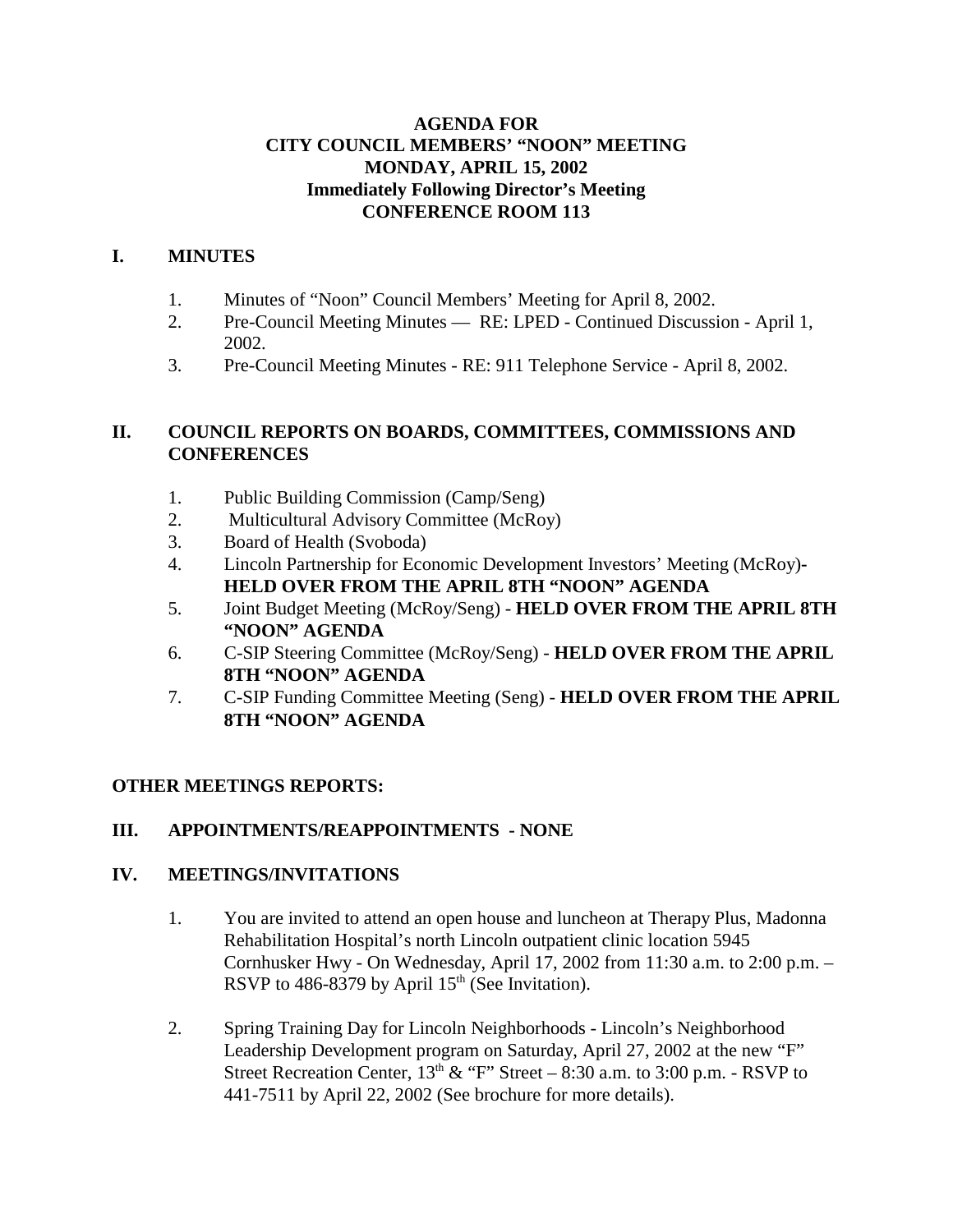- 3. Letter of Invitation from Doug Ahlberg, Lincoln-Lancaster County Emergency Management, to participate in a full-scale exercise that will be held on Friday, May 31, 2002 - The exercise is held in conjunction with the Department of Justice's Domestic Preparedness Program, the City of Lincoln and Lancaster County. The exercise will evaluate our community's ability to respond to a terrorist act involving a chemical agent. Prior to the exercise a pre-planning meeting will be held on Saturday, May  $18<sup>th</sup>$  at 1:00 p.m. in the auditorium of the Lancaster County Extension Building, 444 Cherrycreek Road - **Please fill out the attached registration form and return to Doug Ahlberg (See Letter of Invitation).**
- 4. Please Join The City of Lincoln & Everett Elementary Students in Celebrating Arbor Day 2002! - on Tuesday, April 23, 2002 at 9:00 a.m. (rain or shine) – At The New 'F' Street Recreation Center, corner of  $13<sup>th</sup>$  & 'F' Streets (If raining it will be held at Everett School gym at 1123 'C' Street) – (See Invitation).
- 5. Matt Talbot Kitchen Honoring our volunteers for their service to the Lincoln community and its less fortunate members. Please Join US! – "Volunteers are the Heartbeat of Matt Talbot Kitchen!" – Volunteer Recognition Open House - On Sunday, April 28, 2002 from 2:00 p.m. to 4:00 p.m. at 1911 "R" Street – (parking available on the West Side of the Building) – (See Invitation).

## **V. REQUESTS OF COUNCIL FROM MAYOR - NONE**

## **VI. MISCELLANEOUS**

- 1. Discussion on a May Joint LPS/City/County Meeting and date/time and Agenda Items for it.
- 2. Discussion of Council Rules regarding Resolutions. (Requested by Jonathan Cook)- **HELD OVER FROM THE APRIL 8TH "NOON" AGENDA**
- 3. Discussion on the Councils' Committees By Resolution & regular Committee Assignments (Please, let staff know if there are Committees listed that are no longer meeting)

## **VII. CITY COUNCIL MEMBERS**

## **VIII. ADJOURNMENT**

ca041502/tjg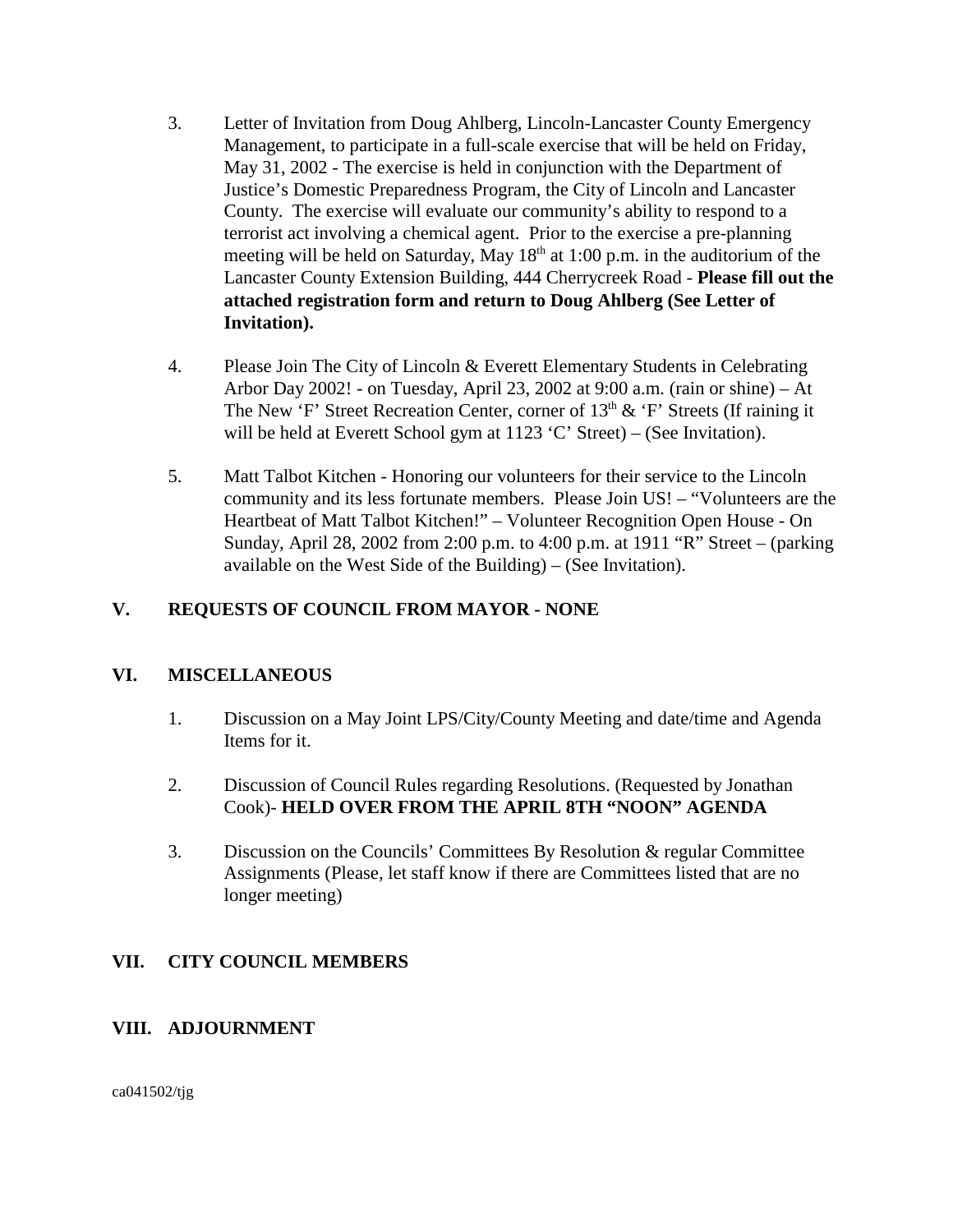# **MINUTES CITY COUNCIL MEMBERS' "NOON" MEETING MONDAY, APRIL 15, 2002** *CONFERENCE ROOM 113*

**Council Members Present:** Annette McRoy, Chair; Jonathan Cook, Vice-Chair; Jon Camp, Glenn Friendt, Coleen Seng, Ken Svoboda, Terry Werner; ABSENT: None

**Others Present:** Mark Bowen, Ann Harrell, Amy Tejral, Mayor's Office; Dana Roper, City Attorney; Joan Ross, City Clerk; Joan Ray, Council Secretary; Darrell Podany, Aide to Council Members Camp, Friendt and Svoboda; Nate Jenkins, *Lincoln Journal Star* representative

#### **I. MINUTES**

- 1. Minutes of "Noon" Council Members' Meeting for April 8, 2002.
- 2. Pre-Council Meeting Minutes RE: LPED Continued Discussion April 1, 2002.
- 3. Pre-Council Meeting Minutes RE: 911 Telephone Service April 8, 2002.

Vice-Chair Jonathan Cook requested a motion to approve the above-listed minutes. Ken Svoboda moved approval of the minutes as presented. The motion was seconded by Jon Camp and carried by consensus for approval. [Jonathan Cook absent for vote]

## **II. COUNCIL REPORTS ON BOARDS, COMMITTEES, COMMISSIONS AND CONFERENCES -**

1. PUBLIC BUILDING COMMISSION (Camp/Seng) Mr. Camp reported that Deb Webber and the Mayor had talked about the Arts Committee. They're going to come up with a new procedure for public art in the building. One idea was to have a series of hanging paintings so there could be a rotating gallery of art work. It would give us something more to cover the plain walls of this building. Linda Wilson serves on the the Arts Committee for the Public Building Commission.

Mr. Camp continued his report, commenting on the Parking Facility Design update. He noted that he and Ms. Seng had brought to the PBC's attention some of the concerns that had been expressed by Council on the tunnel concept. He felt the objective now was to have a meeting that might involve both County Commission and Council to discuss that. He noted that they had also received some revised numbers on doing the two-level deck and all of the construction involved. The figure, not including the land acquisition, comes out to \$30,000 per stall; but that, of course, is still looking at around \$350,000 for the tunnel.

Mr. Camp stated that he would like to make a comment regarding his attendance at a neighborhood association meeting last week. Parks & Rec was there explaining the budgetary constraints that were causing the delay on a mini-park in the neighborhood as well as a delay on a bicycle path, because the money wasn't there.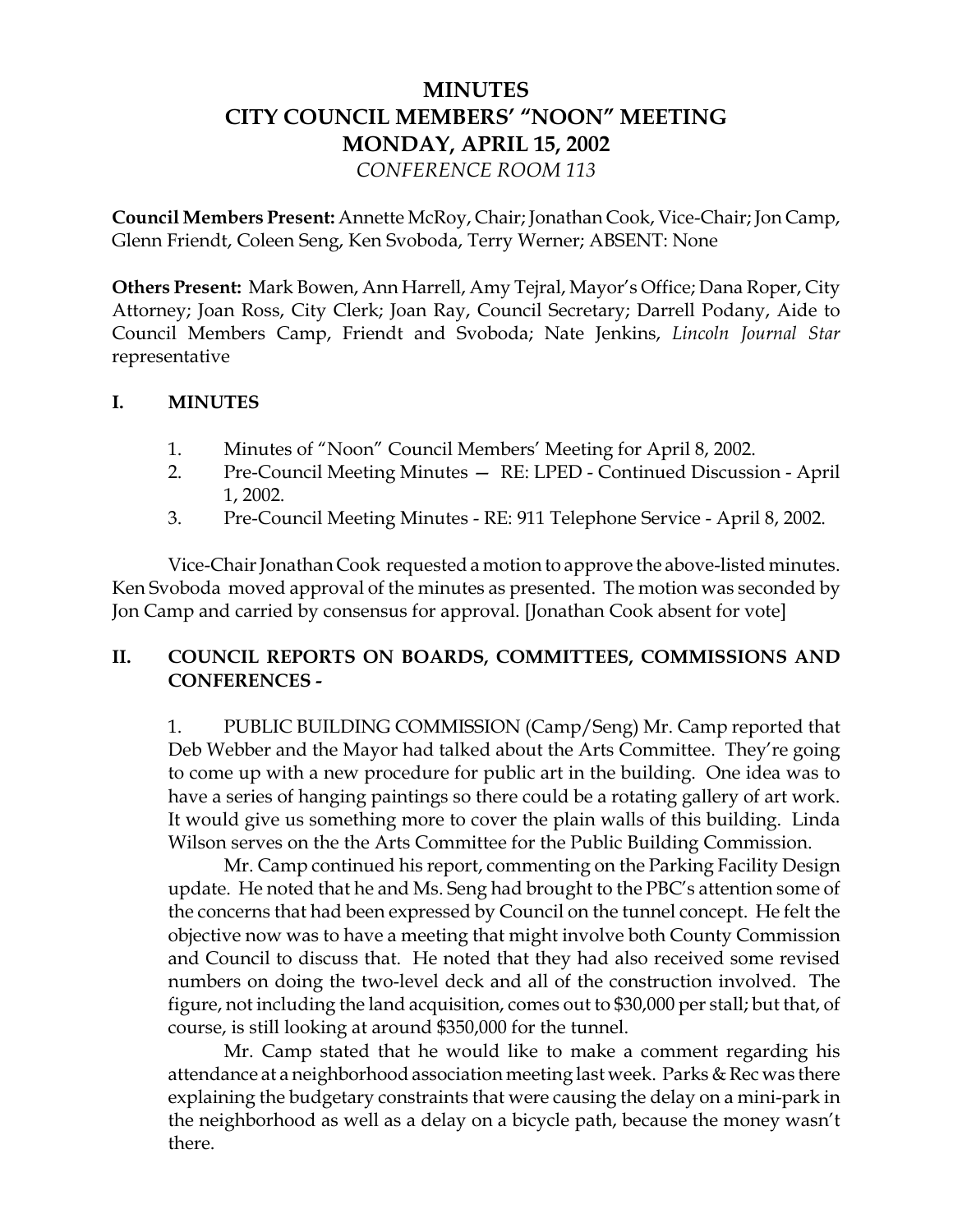Mr. Camp stated that this made him think of this tunnel, and he noted that he appreciated the Council's concerns on that. He thought due to the tight economic times, Council should be prioritizing the City's projects, noting that all may be good, but some are more pressing for the public good than others.

Mr. Camp reported that, in light of those budget concerns, he did ask that whatever is decided on the tunnel, that it be priced separately from the rest of the parking project. That way, if we proceed without the tunnel on the parking garage, later it could be added, so we don't lose that opportunity - if somewhere in the future it was decided that a tunnel was needed. Right now, that is the direction we're going. He added that all of the Council Members would be consulted before anything is done on the parking facility project.

Ms. McRoy asked if the PBC had ever finished the White Paper Analysis of that location for the parking facility? She noted that when she had the LIBA meeting, persons still ask her about that. Ms. Seng suggested that Ms. McRoy have those inquiring, contact Don Killeen. Ms. McRoy stated that she had tried that, even offering the information that the Council contact would be either Coleen or Jon, who are the Public Building Commission representatives for Council. She noted, however, that the questions still persist and she would just like to get the issue resolved satisfactorily. Mr. Camp stated that he would have someone from his office get involved and help get the concerns answered.

Ms. Seng reported that Roger Figard and others from Public Works were there to talk about the Nash- Finch building. Some of the Council Members had seen the presentation and know what it covers. She noted that she had toured the building and knew its huge size. Everything that needed to be said was reported in the newspaper, as Mr. Jenkins had been there and had done a good job of reporting.

She commented that there were just a few things that could have been added. Mr. Friendt asked, encouragingly, if Ms. Seng were going to add them now, after a rather long pause on Ms. Seng's part. [Laughter] Ms. Seng thought that one of the good things concerning this property was that there is additional property (perhaps as much as twelve acres which would present us with a separate piece of land) that could be pulled off of there and probably sold to someone else in the area. There will very probably be someone who would want to use the land.

It had been noted that buildings could be put up in other places as well, and Ms. Seng was certainly open to looking at some alternative locations. But that was a [inaudible] building. Some of the other places that have been looked at have been in the flood plain and this is not. The cost and use would be split between the City  $(80\%$  - use) and the County  $(20\%$  - use)

One of the real negatives for this location, other than the cost, is that it is not on a fiber optic line - or the line available is apparently a "dark" line. That is a concern. Ms. Seng also reported that some people had been concerned about the close proximity to the neighborhood; others felt it was a sufficient distance away from the neighborhood...so with that mixed input, that becomes a neutral point.

Ms. Seng outlined some of the proposed uses by the different agencies. Council continued discussion briefly touching on such issues as the Tech Park locations and the fiber optic concerns. The lack of centrality for the site was mentioned as a negative for this location.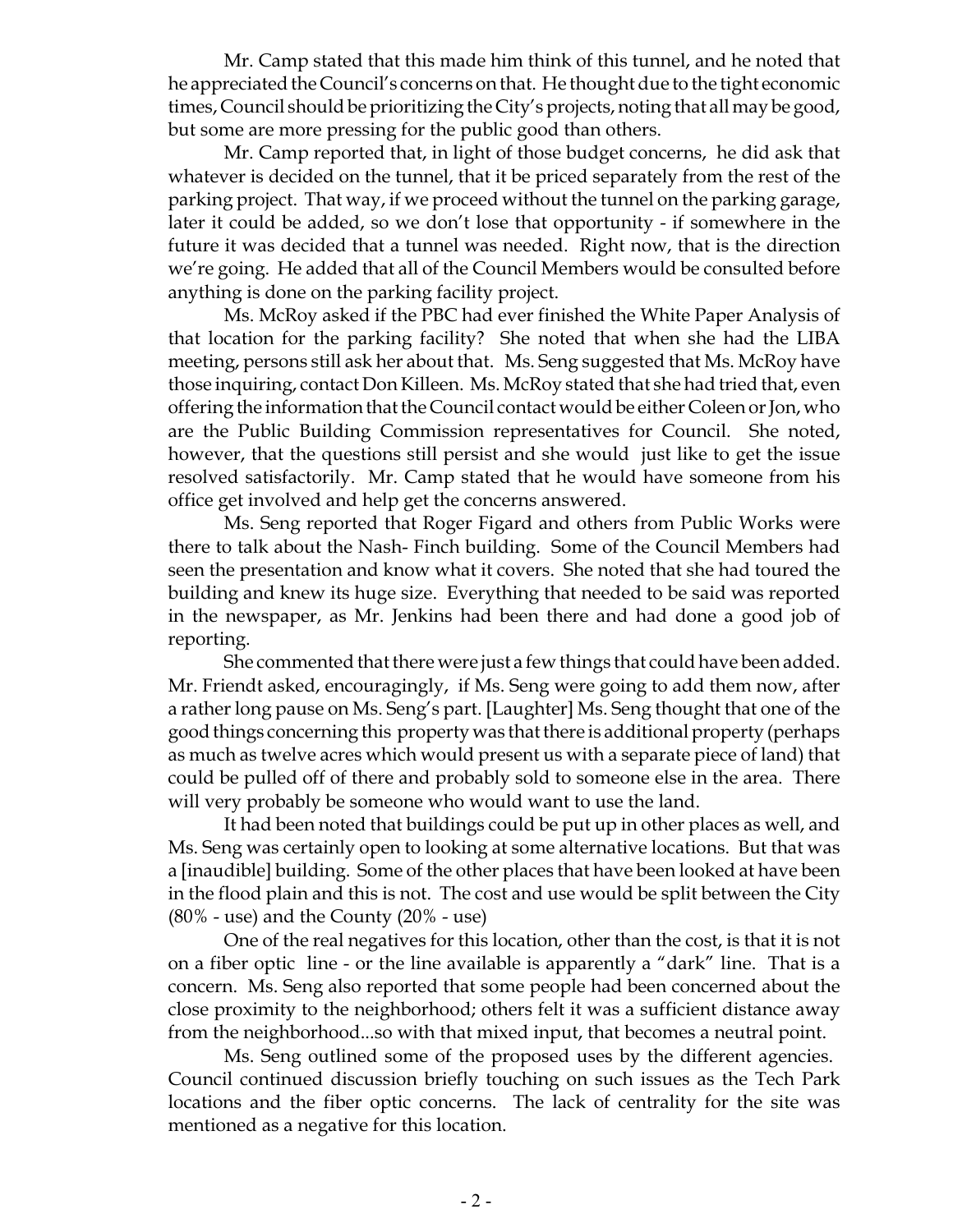Ms. Seng continued, stating that a report on the Old Federal Building had been made by Dallas McGee. She noted that there would probably be another update at the May meeting of the Building Commission.

She noted that the PBC had then gone into Executive Session to deal with the property to the north of the County/City Building.

Ms. Seng noted that they had also approved the general vouchers.

Mr. Friendt brought up a concern that considering the public monies to be spent if the Nash-Finch location were accepted, the public would need a better presentation on the need for this move; and a better presentation on a strategic execution of our infrastructure Comp Plan. He felt PW had done a good job in terms of assessing available properties that had been looked at...but Mr. Svoboda's questions about the Air Park... asking what other thinking had been done outside of the box regarding current public property that is not on the tax rolls should be considered.

Mr. Friendt stated that he was supportive of the move, because if an organization is dispersed, efficiency is lessened. It is better to bring them all together, to consolidate the department, into one place. He felt that the case for the efficiency of consolidation has to be made to the public much more strongly than has been done to date. He felt there were many questions that still needed to be addressed before a decision is made for such a large outlay of public monies.

Mr. Bowen stated that since the presentation that Council Members had received, Mr. Figard and Marc Wullschleger have gone through it, in part because of the \$17,000,000, to break down the 'in the door' cost and expansion and improvements being made. That will be forthcoming in the revised presentation.

Mr. Werner said that they had indicated that the payments would begin at \$750,000 and then were to go up as we did renovations on the building. He stated that he found it interesting that all of a sudden we could find \$750,000. The question is why didn't we find this money before...what priorities are we following? Mr. Bowen stated that it was a combination of grant money, plus the gas tax.

Council continued the discussion requesting more information on the need for the project, including such concerns as locations, alternate locations, building in the flood plain and the City's responsibility as an example to the community in flood plain management, size of the complex and its proximity to the neighborhoods. A final consensus that the Public Works Department did need to be consolidated was acknowledged.

2. MULTICULTURAL ADVISORY COMMITTEE (McRoy) Ms. McRoy reported that she had attended the meeting and they had basically gone over the Affirmative Action report on which Council had held the pre-council earlier. They had discussed Human Rights, and that division's annual report. Ms. McRoy related that Larry [Williams - Human Services Director] discussed the conference that was coming which he had also mentioned today at the Directors' Meeting. A future agenda item that will be interesting will be about discrimination in the professional classes among minorities in Lincoln.

3. BOARD OF HEALTH (Svoboda) Mr. Svoboda reported that he was unable to attend the Board of Health Meeting last week, but he commented on Mr. Dart's statements this morning at the Directors' Meeting. The Board of Health passed the draft for the provisions of the Animal Noise Ordinance.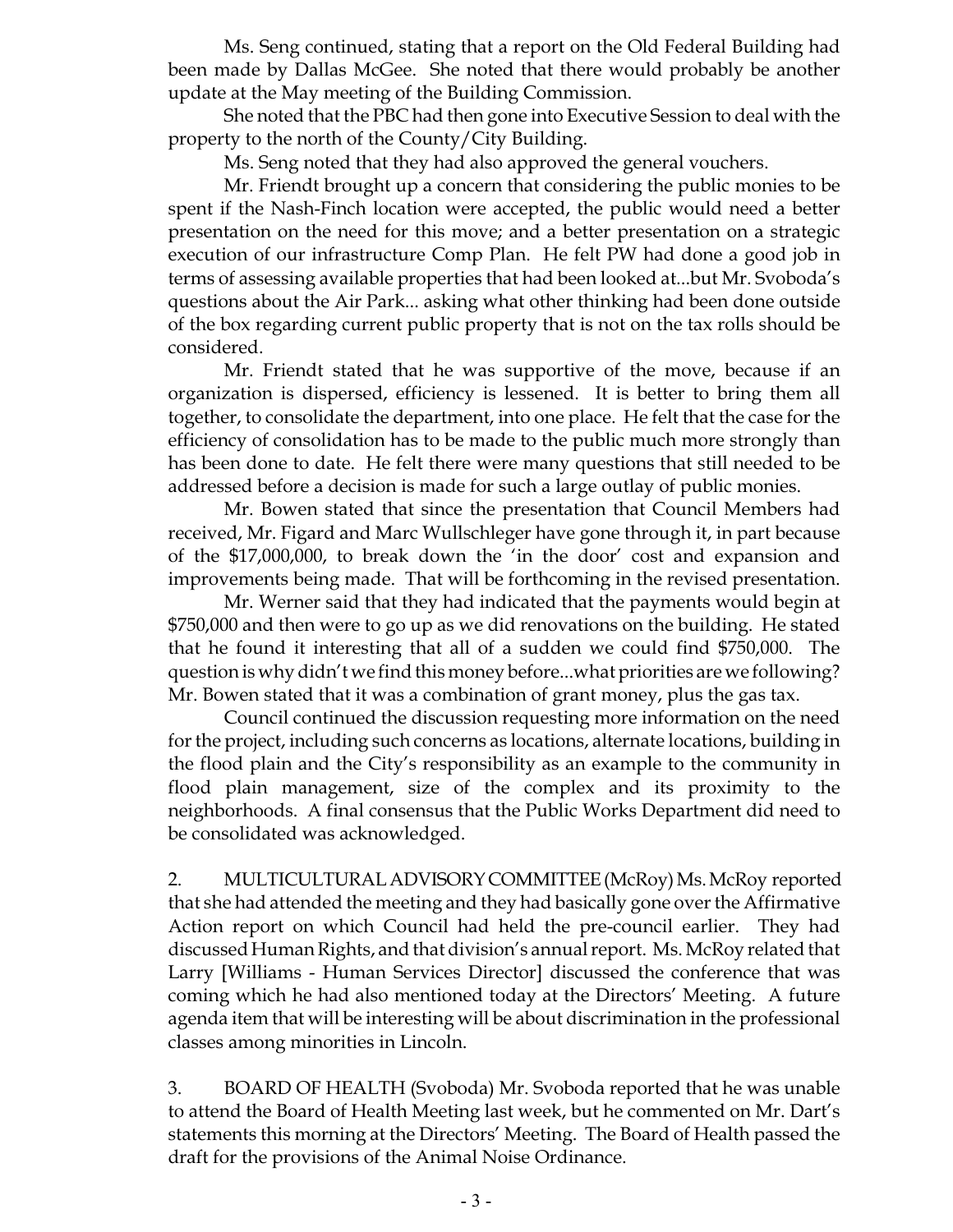Mr. Svoboda thanked all of the Council Members who had attended the Health Department's Award Banquet, noting that it was nice to see more Council Members in attendance than County Commissioners for a change. Thank you.

Ms. Seng commented that all of the Health Department's presentations were very good. The Health Endowment did the Thursday morning meeting on Needs Assessment which was very good as well. Mr. Svoboda stated that he would pass those kudos on.

Mr. Werner jokingly suggested that it would be nice if the Health Department could consolidate some of its award banquets, with Mr. Svoboda agreeing, goodnaturedly, that the Health Dept d*oes* have many divisions and diversities to honor.

#### 4. LINCOLN PARTNERSHIP FOR ECONOMIC DEVELOPMENT -

 INVESTORS' MEETING (McRoy)**-** *Held over from the April 8th "Noon" Agenda*. Ms. McRoy stated that she had not been at the meeting.

5. JOINT BUDGET COMMITTEE (McRoy/Seng) - *Held over from the April 8th "Noon" Agenda.* Ms. McRoy reported that they had the Malone Center election of officers. They discussed where they are at this time on the assessment of the building. It was noted that Urban Development has money that is coming down to help with that.

Ms. Seng added that they were told that the new Board would be meeting in the following week to elect officers...she believed that since this Council report was held over for a week, that the election has probably already occurred. Ms. Tejral stated that it had.

Ms. Seng commented that they had also discussed the Substance Abuse Report, which, as Council was aware, was also discussed at the Common meeting. That issue is now on Council's Agenda.

She reported that they had discussed what to do about the Malone Center funding, because the Center hasn't applied for any funding from JBC. We will probably leave some money available for their programming dollar needs.

Ms. Seng concluded her report by noting that Child Guidance was in the process of buying a new building and will run a huge capital campaign.

6. C-SIP STEERING COMMITTEE (McRoy/Seng) - *Held over from the April 8th "Noon" Agenda*

7. C-SIP FUNDING COMMITTEE MEETING (Seng) - *Held over from the April 8th "Noon" Agenda* Ms. Seng combined her reports on the C-SIP meetings. She noted that first of all she had attended the funding committee meeting. They're going about the process of reviewing how they will handle funding. There are some new grant possibilities, outside of the City, which were the items discussed in the greatest detail. Ms. Seng noted that the Foundation people were all there.

She reported that they continued to work on a Vision, Mission and Goals Statement, which she felt is just a dreadful process!

OTHER MEETING REPORTS - None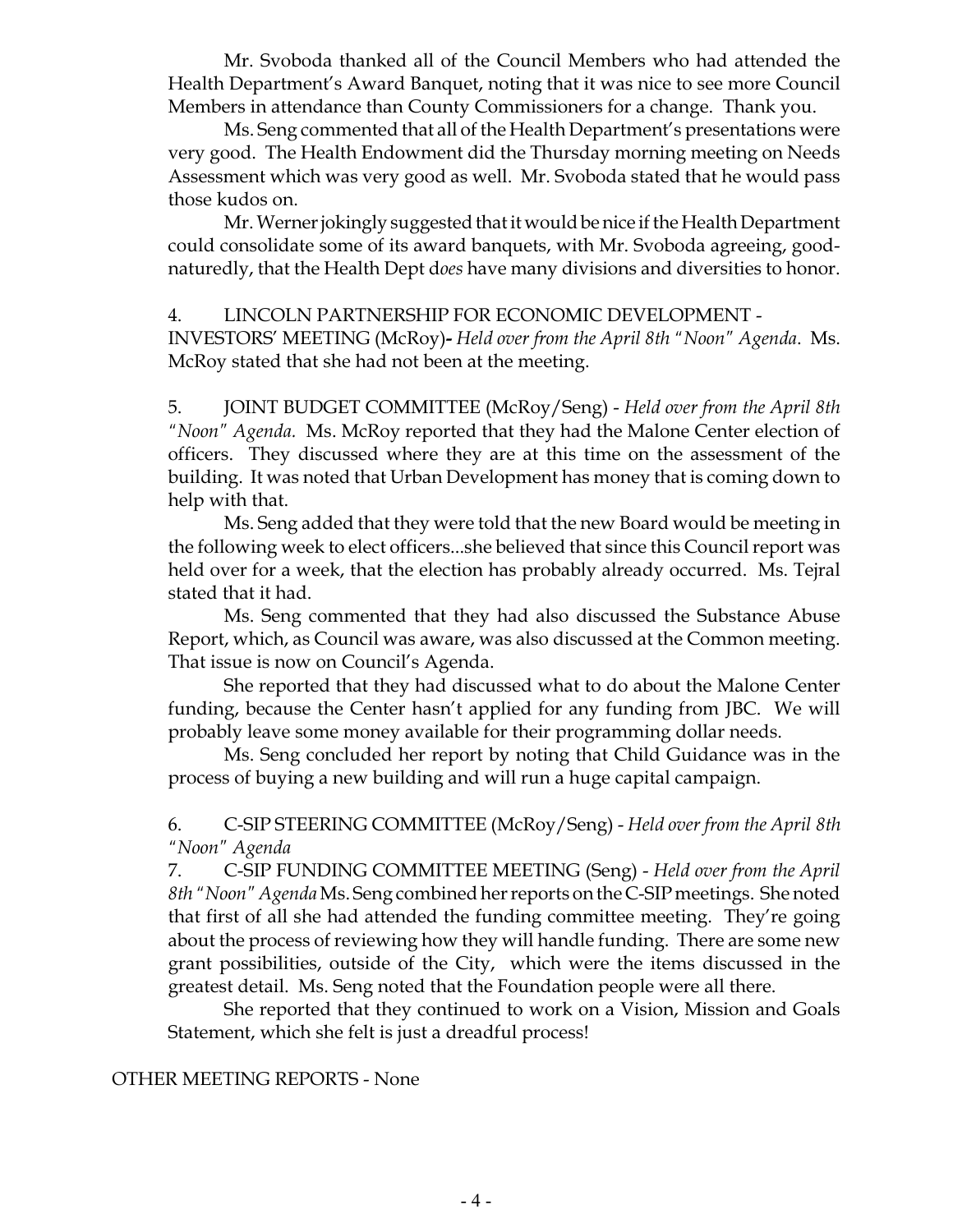- **III. APPOINTMENTS/REAPPOINTMENTS** Noted Without Significant Comment. Ms. Tejral reported that there would be two appointments to the Historical Preservation Commission on next weeks Agenda.
- **IV. MEETINGS/INVITATIONS**  Noted Without Significant Comment. Mr. Svoboda requested further information on the May 31st presentation by Doug Ahlberg. *Staff provided Mr. Svoboda with that information after the Council Meeting*.

Mr. Cook brought the question forward regarding how to handle the removal of the resolutions concerning the employee retirement buy-out proposal. This was discussed more thoroughly under the MISCELLANEOUS: Resolutions discussion.

**V. REQUESTS OF COUNCIL FROM MAYOR** - Mr. Bowen commented on the current status of the NAGE and other Union negotiations. He handed out material to Council regarding this issue. *There will be a Pre-Council on the 29<sup>th</sup> [Executive*] *Session] before the Evening Council Meeting. (This was scheduled for 4:00 p.m. on Monday, April 29th, after the Internal Liquor Committee Meeting and prior to the Formal Council Meeting)*

## **VI. MISCELLANEOUS** -

1. Discussion on a May Joint LPS/City/County Meeting and the Date/Time and Agenda Items for it. - *Set for Monday, May 13th, 7:30 a.m. at the "F" Street Recreation Center. Request for Agenda Items sent along with meeting date/time/location notice on 04-15-02*. *Agenda Items requested by Council: 1) School Facilities in relation to the proposed Comp Plan*

*2) The Air Park School/Library Facility*

*A fifteen minute tour of the facility was proposed prior to the meeting*. *No Pre-Council 's will be scheduled prior to 10:00 a.m. on that date to give Council Members time to return to the County/City Building.*

- 2. Discussion of Council Rules regarding Resolutions. (Requested by Jonathan Cook) - The Council discussed at some length the process and traditions of Resolutions as they are brought before Council on the Formal Agenda. Mr. Cook had proposed amendments to the process which were discussed after City Clerk Ross explained the standard procedures. It was agreed that there should be rules governing the handling of resolutions as there are rules governing the handling of ordinances. Mr. Roper agreed to draw up a simple rule change that would express that intent after he had discussed the procedures with the City Clerk.
- 3. Discussion on the Councils' Committees by Resolution & Regular Committee Assignments - *Council determined that they should submit their desired committee assignments to Staff. A list would then be drawn up and distributed for further discussion and consideration at the April 22nd "Noon" Council Members' Meeting*.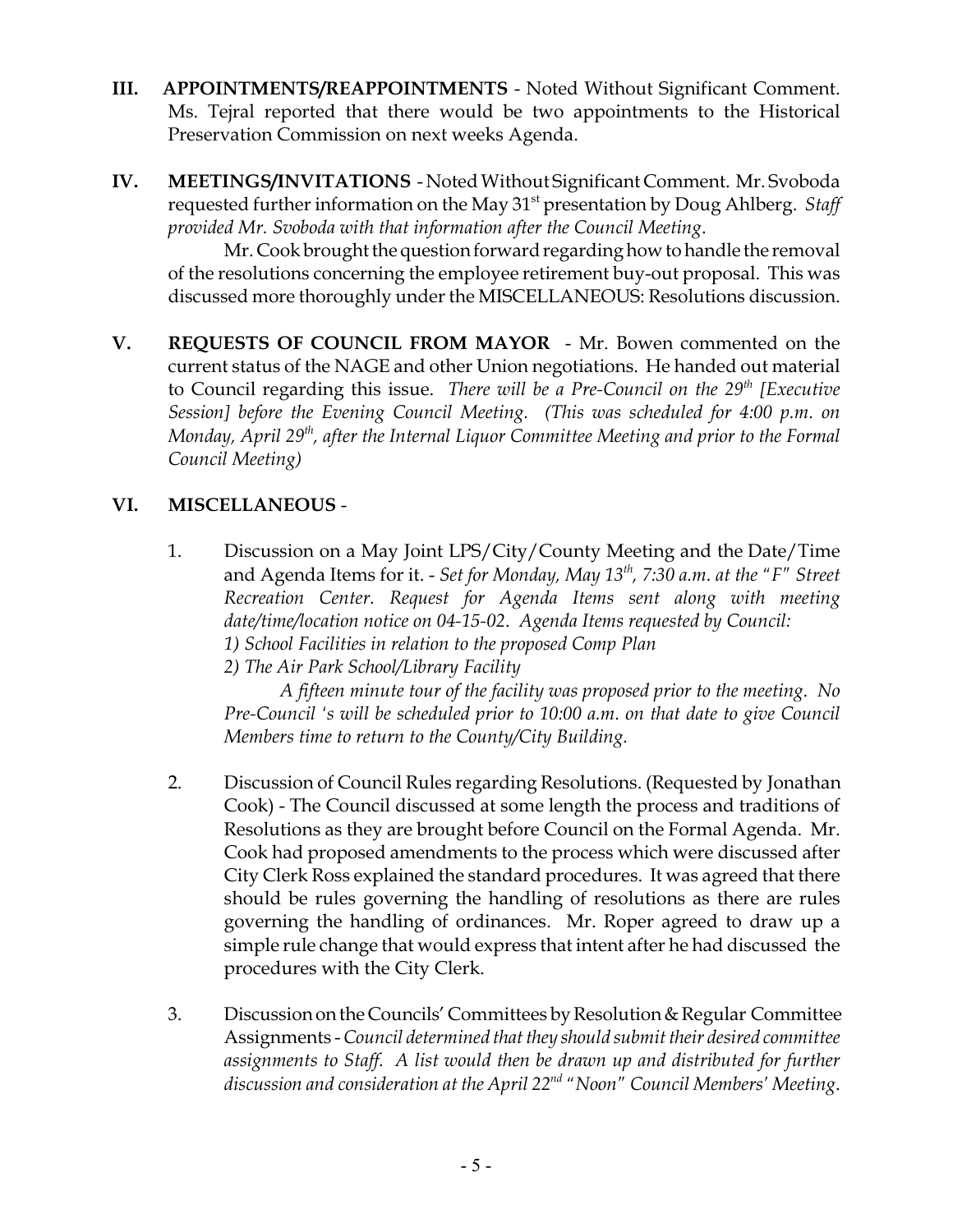*A Council representative at the LPED Board meetings was discussed. Mr. Bowen noted that point would be added to the questions that will be submitted to LPED from Council.*

*Also addressed at the "Noon" meeting was the Appointment of a Council representative to the Lincoln/Lancaster County Board of Health. Since April 15, 2002 was the expiration date of Mr. Svoboda's term on the Health Board, (which he had assumed to complete the unexpired term of Cindy Johnson on the Board after the last City election), it was moved and seconded that Mr. Svoboda be re-appointed to a full three-year term. The motion carried 7-0. A Resolution Request for the Appointment was delivered to the City Clerk's Office on 04-15-02*.

*The yearly election of the Chair and Vice-Chair to the Council was also discussed. It was determined that the election would take place on April 29th, to accommodate the schedule of certain Council Members, with the two elected* positions to assume their duties at the May 6<sup>th</sup> meeting. This would be done in order *to be in compliance with the Ordinance outlining the procedure for the election of the Council Chair and Vice-Chair positions. The Mayor will be in attendance to open the nominations for the new Chair's position. Then the old Chair would assume control of the meeting to take the nominations, and preside over the election of the new Vice-Chair and to conduct the remainder of the meeting.*

#### **VII. COUNCIL MEMBERS**

**JON CAMP** - No Further Comments

**JONATHAN COOK** - No Further Comments

**GLENN FRIENDT** - No Further Comments

**ANNETTE McROY** - Ms. McRoy asked if the "Youth Inspired" group could make a presentation, at a Formal Council Meeting, (under Public Hearing for a Resolution) regarding their work. It was agreed that Ms. McRoy would work on getting that resolution prepared.

**COLEEN SENG** - No Further Comments

**KEN SVOBODA** - Mr. Svoboda had questions for Mr. Bowen regarding budget items that he chose to discuss after the meeting was adjourned.

**TERRY WERNER** - Mr. Werner requested `Discussion' at the Budget Retreats, rather than `Updates'. He noted that Updates could be given prior to the meetings so Discussion could take place at the Retreat. Mr. Cook felt we needed longer "Noon" Meetings. Ms. Seng pointed out, rightly, that this should be presented at a Pre-Council Meeting instead.